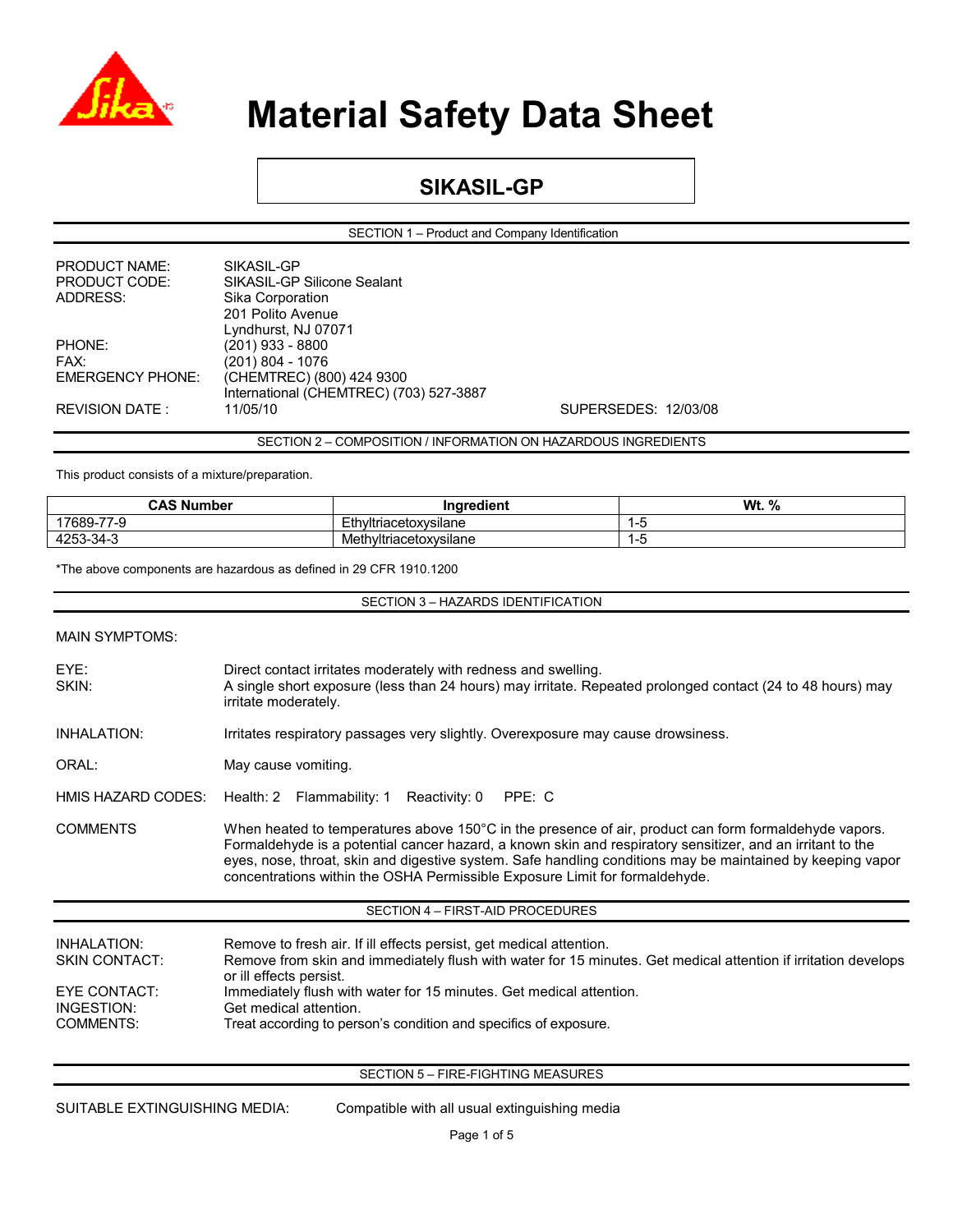

#### **SIKASIL-GP**  FIRE-FIGHTING PROCEDURES: Wear full protective clothing, positive pressure or pressure demand breathing apparatus and protective covering for exposed areas of the head. If large amount is involved, evacuate area..<br>Greater than 212F (100C) FLASH POINT (CLOSED CUP): HAZARDOUS DECOMPOSITION<br>PRODUCTS: Thermal breakdown of this product during fire or very high heat conditions may evolve the following hazardous decomposition products: metal oxides, silicone dioxide, carbon oxides and traces of incompletely burned carbon compounds, nitrogen oxides and formaldehyde. SECTION 6 – ACCIDENTAL RELEASE MEASURES PERSONAL PRECAUTIONS: Observe all personal protective equipment recommendations described in Sections 5 and 8.<br>ENVIRONMENTAL PRECAUTIONS: Disposal of collected product. residues, and cleanup materials may be Disposal of collected product, residues, and cleanup materials may be governmentally regulated. Observe all applicable local, state and Federal waste management regulations. METHODS FOR CLEANING UP: Ventilate area. Contain spill. Evacuate unprotected personnel from hazard area. Wipe up or scrape up and contain for salvage or disposal. Cover with absorbent, place in approved drum; Clean area as appropriate since spilled materials, even in small quantities, may present a slip hazard. Dispose of saturated absorbant or cleaning materials appropriately, since spontaneous heating may occur. Local, state, and federal reporting requirements may apply to spills or releases of this material into the environment. See applicable regulatory compliance information in Section 15. SECTION 7 – HANDLING AND STORAGE HANDLING: Assure good ventilation. Product evolves acetic acid when exposed to water or humid air. Provide ventilation during use to control acetic acid within exposure guidelines or use respiratory protection. Avoid eye contact. Avoid skin contact. Do not take internally. Avoid breathing vanor STORAGE: Use reasonable care and store away from oxidizing materials. Keep container closed and store away from water or moisture. SECTION 8 – EXPOSURE CONTROL AND PERSONAL PROTECTION ENGINEERING CONTROLS: LOCAL EXHAUST: Recommended GENERAL VENTILATION: Recommended PERSONAL PROTECTIVE EQUIPMENT: EYE PROTECTION: Avoid eye contact. Use proper protection, safety glasses as a minimum. SKIN AND BODY PROTECTION: Avoid skin contact. Protect hands with impervious rubber gloves and wear typical full cover clothing. Gloves must be checked before each use for signs of degradation and penetration and for proper functioning. Use nitrile or butyl rubber gloves. RESPIRATORY PROTECTION: Avoid breathing of vapors. Wear appropriate, properly fitted NIOSH/MSHA approved respirator when the airborne contaminant levels exceed the exposure limits indicated on the MSDS. Follow respirator manufacturer's directions for respirator use. HYGIENE MEASURES (INGESTION): Wash hands after handling and before eating. Precautionary measures: Avoid eye contact. Avoid skin contact. Avoid breathing vapor. Keep container closed. Do not take internally. Note: These precautions are for room temperature handling. Use at elevated temperatures or aerosol spray applications may require

added precautions.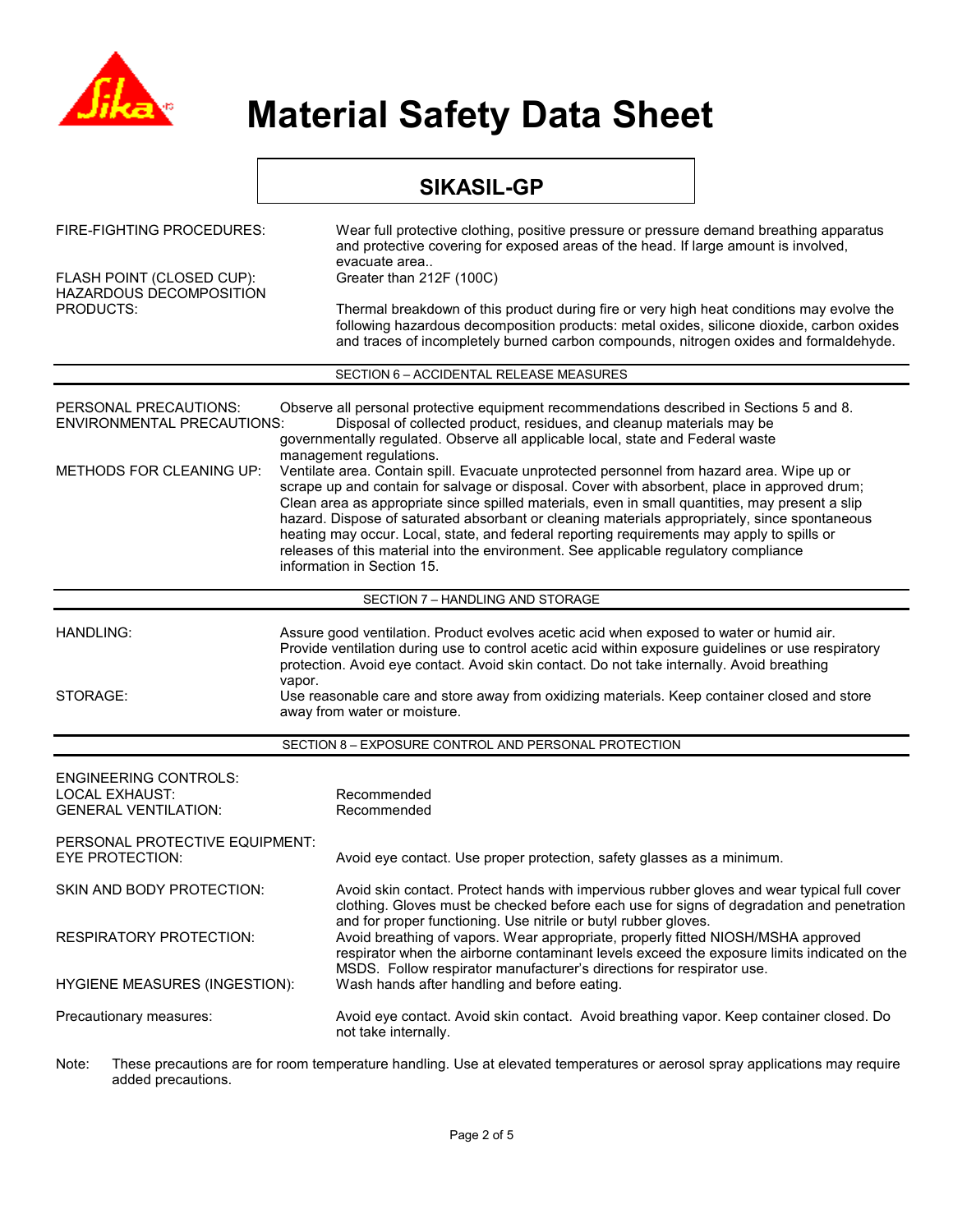

### **SIKASIL-GP**

SECTION 9 – PHYSICAL AND CHEMICAL PROPERTIES

| PHYSICAL FORM:<br>ODOR:<br><b>FLASHPOINT:</b><br>VAPOR PRESSURE (AT 100°F):<br><b>VAPOR DENSITY:</b><br>DENSITY:<br>SOLUBILITY IN WATER (%):<br>SPECIFIC GRAVITY (AT 77°F/25°C):<br>% VOLATILE BY VOLUME:<br>VOLATILE ORGANIC CONTENT (VOC):<br>FLASH POINT (SETAFLASH):<br>NOTE: | Solid (Paste)<br>Acetic acid (vinegar odor)<br>Greater than $65^{\circ}$ C (150 $^{\circ}$ F)<br>Not Applicable<br>Not Determined<br>7.92 lbs/gal<br>NIL.<br>0.95<br>Not Determined<br>Not Determined<br>Greater than 100°C (212°F)<br>The above information is not intended for use in preparing product specifications.                                                                                                       |  |
|-----------------------------------------------------------------------------------------------------------------------------------------------------------------------------------------------------------------------------------------------------------------------------------|---------------------------------------------------------------------------------------------------------------------------------------------------------------------------------------------------------------------------------------------------------------------------------------------------------------------------------------------------------------------------------------------------------------------------------|--|
|                                                                                                                                                                                                                                                                                   | SECTION 10 - STABILITY AND REACTIVITY                                                                                                                                                                                                                                                                                                                                                                                           |  |
| <b>CHEMICAL STABILITY:</b>                                                                                                                                                                                                                                                        | Stable. No hazardous reactions when stored and handled according to prescribed<br>instructions.                                                                                                                                                                                                                                                                                                                                 |  |
| <b>HAZARDOUS DECOMPOSITION</b><br>PRODUCTS:                                                                                                                                                                                                                                       | Thermal decomposition products as described in Section 5.                                                                                                                                                                                                                                                                                                                                                                       |  |
|                                                                                                                                                                                                                                                                                   | SECTION 11 - TOXICOLOGICAL INFORMATION                                                                                                                                                                                                                                                                                                                                                                                          |  |
| INHALATION:<br>ORAL:<br><b>SPECIFIC EFFECTS:</b><br>Carcinogens:<br>Teratogens:<br>Mutagens:                                                                                                                                                                                      | Vapor overexposure may irritate eyes, nose, and throat. Exposure to acetic acid may cause respiratory tract irritation,<br>although chronic exposure may cause chronic bronchitis<br>Swallowing may have adverse effects depending on quantity ingested.<br>This material contains the following components with the special hazards listed below.<br>None Known<br>None Known<br>None Known<br>Reproductive toxins: None Known |  |
|                                                                                                                                                                                                                                                                                   | SECTION 12 - ECOLOGICAL INFORMATION                                                                                                                                                                                                                                                                                                                                                                                             |  |
|                                                                                                                                                                                                                                                                                   | Do not allow product to enter waste water drains, waterways or soil. However, when exposed to moisture and air in the<br>environment, the product cures to a solid state in which no leach-able materials will be released.                                                                                                                                                                                                     |  |
|                                                                                                                                                                                                                                                                                   | SECTION 13 - DISPOSAL INFORMATION                                                                                                                                                                                                                                                                                                                                                                                               |  |
| PRODUCT DISPOSAL:                                                                                                                                                                                                                                                                 | RCRA Hazard Class (40 CFR 261)<br>When a decision is made to discard this material, as received, is it classified as a hazardous waste? NO.<br>State or local laws may impose additional regulatory requirements regarding disposal.                                                                                                                                                                                            |  |
|                                                                                                                                                                                                                                                                                   | SECTION 14 - TRANSPORT INFORMATION                                                                                                                                                                                                                                                                                                                                                                                              |  |
| DOT Information (49CFR 172.101)<br>PROPER SHIPPING NAME:<br><b>HAZARD CLASS:</b><br>UN / NA NUMBER:<br>PACKING GROUP:                                                                                                                                                             | Not Applicable<br>Not Applicable<br>None<br>Not Applicable                                                                                                                                                                                                                                                                                                                                                                      |  |
| SECTION 15 - REGULATORY INFORMATION                                                                                                                                                                                                                                               |                                                                                                                                                                                                                                                                                                                                                                                                                                 |  |
|                                                                                                                                                                                                                                                                                   | Page 3 of 5                                                                                                                                                                                                                                                                                                                                                                                                                     |  |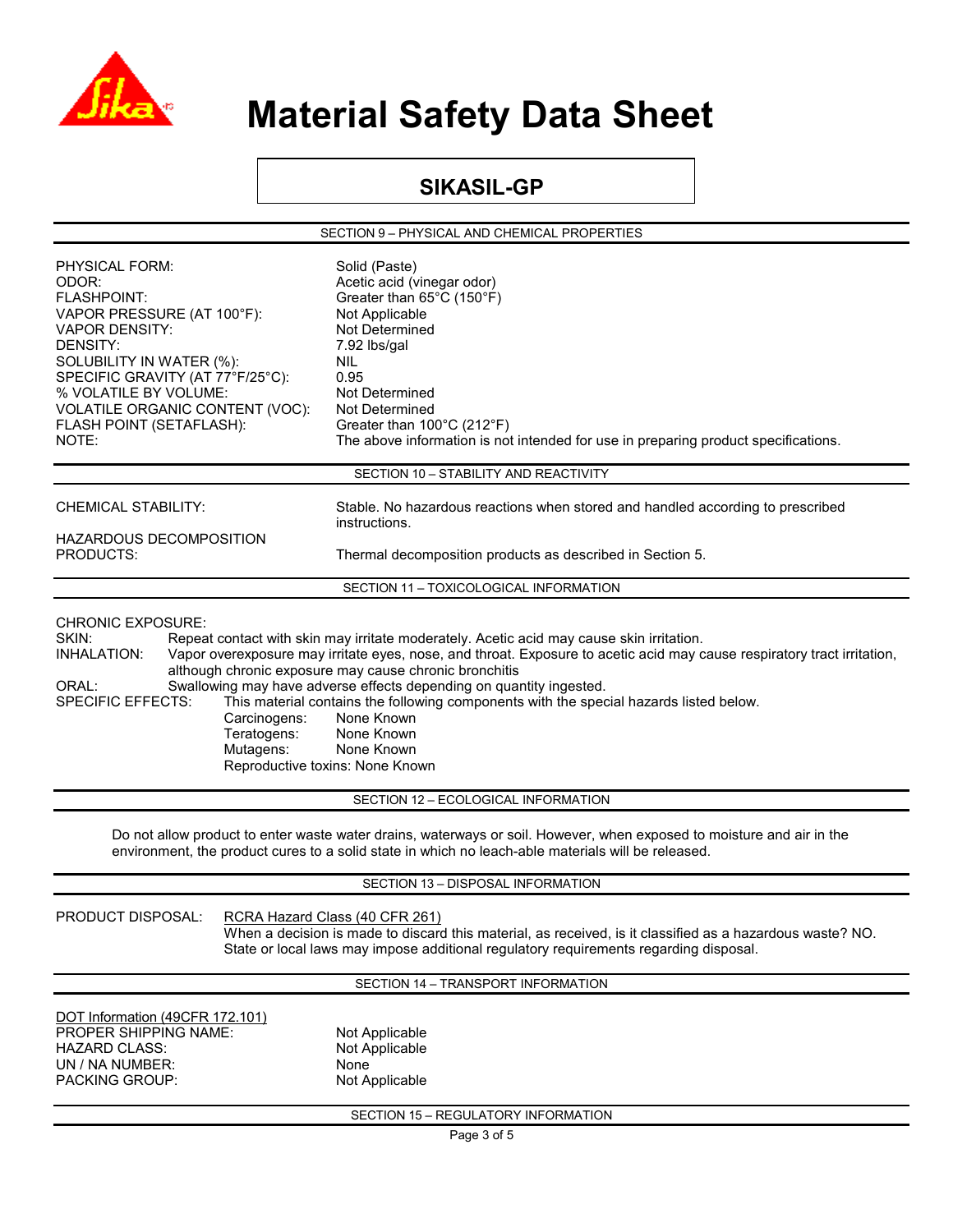

### **SIKASIL-GP**

Contents of this MSDS comply with the OSHA Hazard Communication Standard 29CFR1910.1200.

US FEDERAL REGULATIONS:

CERCLA/SARA – Hazardous Substances and their Reportable Quantities Acetic Acid 64-19-7 final RQ = 5000 pounds (2270 kg)

TOXIC SUBSTANCE CONTROL ACT (TSCA):

TSCA Status: All chemical substances found in this product comply with the Toxic Substances Control Act inventory reporting requirements.

SARA 302 EXTREMELY HAZARDOUS SUBSTANCES

None

SARA 311/312 HAZARD CATEGORIES:

| Immediate: | Yes |
|------------|-----|
| Delaved:   | No  |
| Fire:      | No  |
| Pressure:  | No  |
| Reactive:  | No  |

#### Section 313

This product contains the following toxic chemicals subject to the reporting requirements of Section 313 of the Emergency Planning and Community Right to Know Act:

| Chemical    | CAS No. | $Wt\%$      |
|-------------|---------|-------------|
| Acetic Acid | 64-19-7 | $0.1 - 1.5$ |

#### STATE REGULATIONS:

This product does comply with the California Air Resources Board maximum for VOC's in a sealant.

#### STATE RIGHT-TO-KNOW REGULATIONS:

States within the US that have promulgated State Right-to-Know regulations with chemical listing requirements including the chemicals in this product are provided below.

| Chemical                                  | CAS No.    | Wt%      | <b>States</b>                           |
|-------------------------------------------|------------|----------|-----------------------------------------|
| Dimethyl siloxane                         | 70131-67-8 | > 50     | Pennsylvania, New Jersey                |
| Silica, amorphous                         | 7631-86-9  | $7 - 13$ | Massachusetts, Pennsylvania, New Jersey |
| Hydrotreated middle petroleum distillates | 64742-46-7 | > 10     | Massachusetts, Pennsylvania, New Jersey |
| Ethyltriacetoxysilane                     | 17689-77-9 | 1-5      | New Jersey                              |
| Methyltriacetoxysilane                    | 4253-34-3  | 1-5      | New Jersey                              |